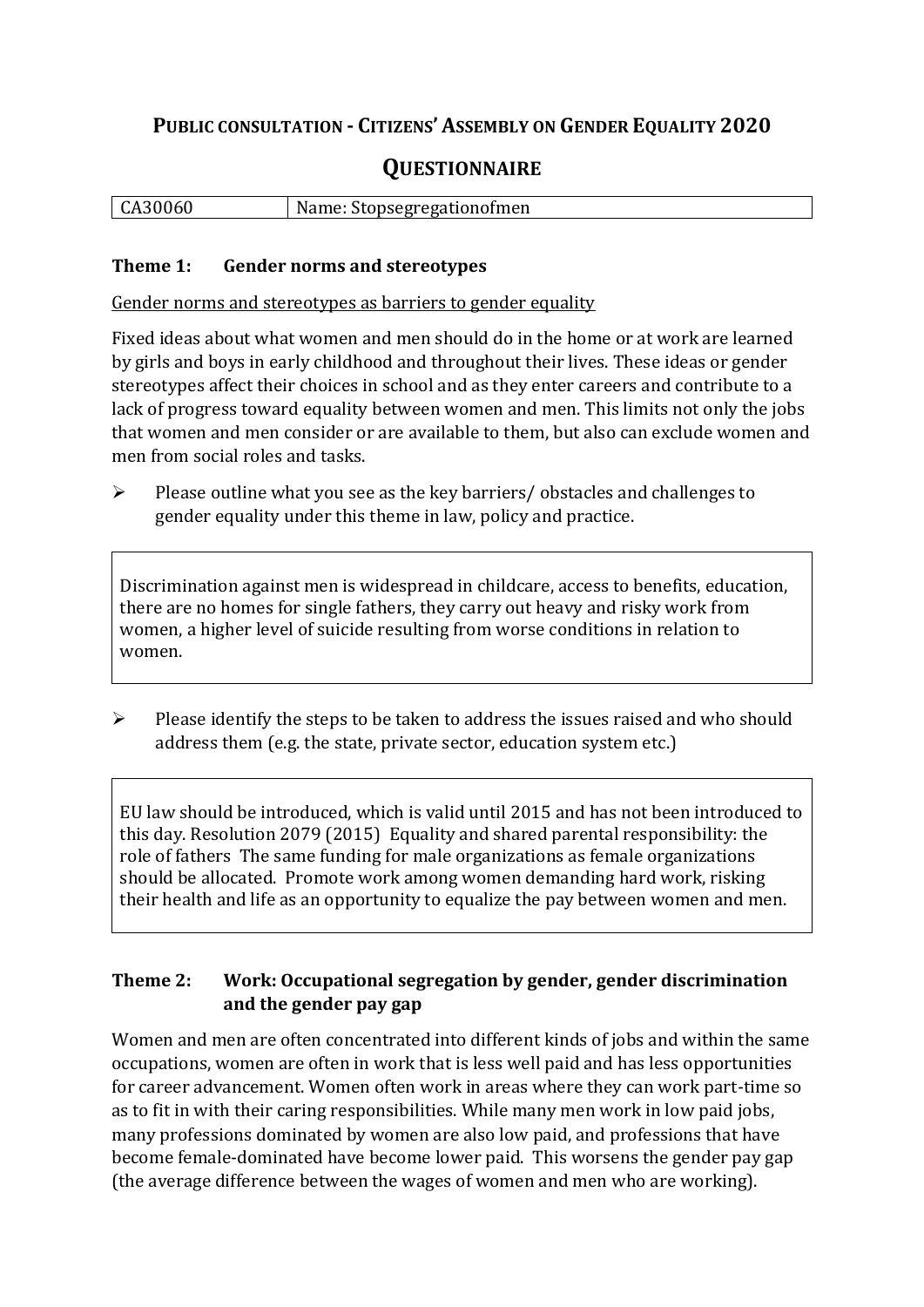➢ Please outline what you see as the key barriers/ obstacles and challenges to gender equality under this theme in law, policy and practice.

Women have to take on heavy physical and risky jobs with the same performance they can get a highly paid job. Work must be linked to productivity, so that it is not that someone works harder and more, and receives the same pay as that which has lower productivity.

 $\triangleright$  Please identify the steps to be taken to address the issues raised and who should address them (e.g. the state, private sector, education system etc.)

Women's organizations should promote physical labor among women as an alternative to better earnings.

#### **Theme 3. Care, paid and unpaid, as a social and family responsibility**

Care -- the social responsibility of care and women and men's co responsibility for care, especially within the family

Women remain disproportionately responsible for unpaid care and often work in poorly paid care work. For working parents or [lone parents,](https://aran.library.nuigalway.ie/bitstream/handle/10379/6044/Millar_and_Crosse_Activation_Report.pdf?sequence=1&isAllowed=y) balancing paid work with parenting and or caring for older and dependent adults presents significant challenges. Women are [most disadvantaged by these challenges,](https://eige.europa.eu/gender-equality-index/game/IE/W) yet men also suffer from lack of opportunities to share parenting and caring roles. Despite recent legislation and policy initiatives to support early years parental care, [inequalities in the distribution of unpaid](https://www.ihrec.ie/app/uploads/2019/07/Caring-and-Unpaid-Work-in-Ireland_Final.pdf)  [care](https://www.ihrec.ie/app/uploads/2019/07/Caring-and-Unpaid-Work-in-Ireland_Final.pdf) continue between women and men. The cost of childcare has been identified as a particular barrier to work for women alongside responsibilities of caring for older relatives and dependent adults.

➢ Please outline what you see as the key barriers/ obstacles and challenges to gender equality under this them in law, policy and practice.

The problems are women's organizations, the government and courts, which unilaterally support women in childcare by eliminating fathers from this care.

 $\triangleright$  Please identify the steps to be taken to address the issues raised and who should address theme (e.g. the state, private sector, education system etc.)

First, caring for children in families and sharing roles within the family should be an independent decision for each family. Nobody should interfere in families' decisions.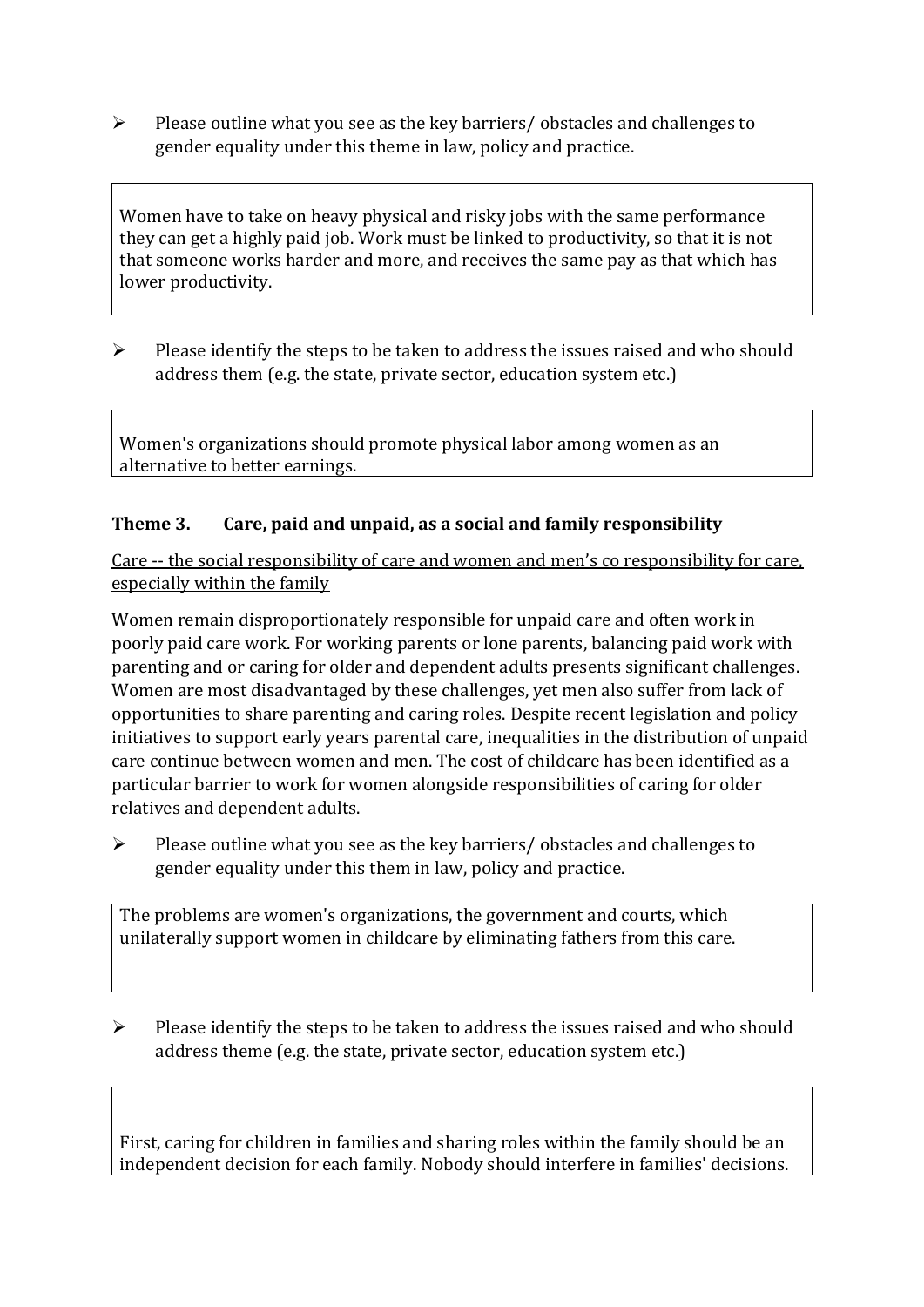However, in situations of separation or after divorce, this problem should be solved by legislation that would indicate an equal role of the father in childcare exactly in line with EU Resolution 2079 (2015) Equality and shared parental responsibility: the role of fathers.

#### **Theme 4: Women's access to, and representation in, public life and decision making**

Ensure women's participation and representation in decision-making and leadership in the workplace, political and public life

Women are systematically underrepresented in leadership in [economic](https://eige.europa.eu/gender-equality-index/2019/compare-countries/power/2/bar) and [political](https://eige.europa.eu/gender-equality-index/2019/compare-countries/power/1/bar)  [decision-](https://eige.europa.eu/gender-equality-index/2019/compare-countries/power/1/bar)making. Despite the introduction of a candidate gender quota (through the system of party funding) for national political office, and [initiatives](https://betterbalance.ie/) to support women's access to corporate decision-making roles, men continue to dominate leadership positions. There are also issues to be considered around how media represents women and men.

➢ Please outline what you see as the key barriers/ obstacles and challenges to gender equality under this theme in law, policy and practice.

The problem arises from the reluctance of women to participate in such activities, because nowadays, every woman can run a company and manage it. It can start elections, and here the voters decide. These are independent women's decisions.

 $\triangleright$  Please identify the steps to be taken to address the issues raised and who should address them (e.g. the state, private sector, education system etc.)

Women themselves should become entrepreneurial, ready for risks and taking responsibility for their decisions.

### **5. Where does gender inequality impact most?**

To conclude we would be interested in your response to the following question: In which area do you think gender inequality matters most?

Please rank the following in order of importance, 1 being the most important:

- Paid work 4 • Home  $\&$  family life  $\qquad \qquad \qquad$  1
	- Education 2